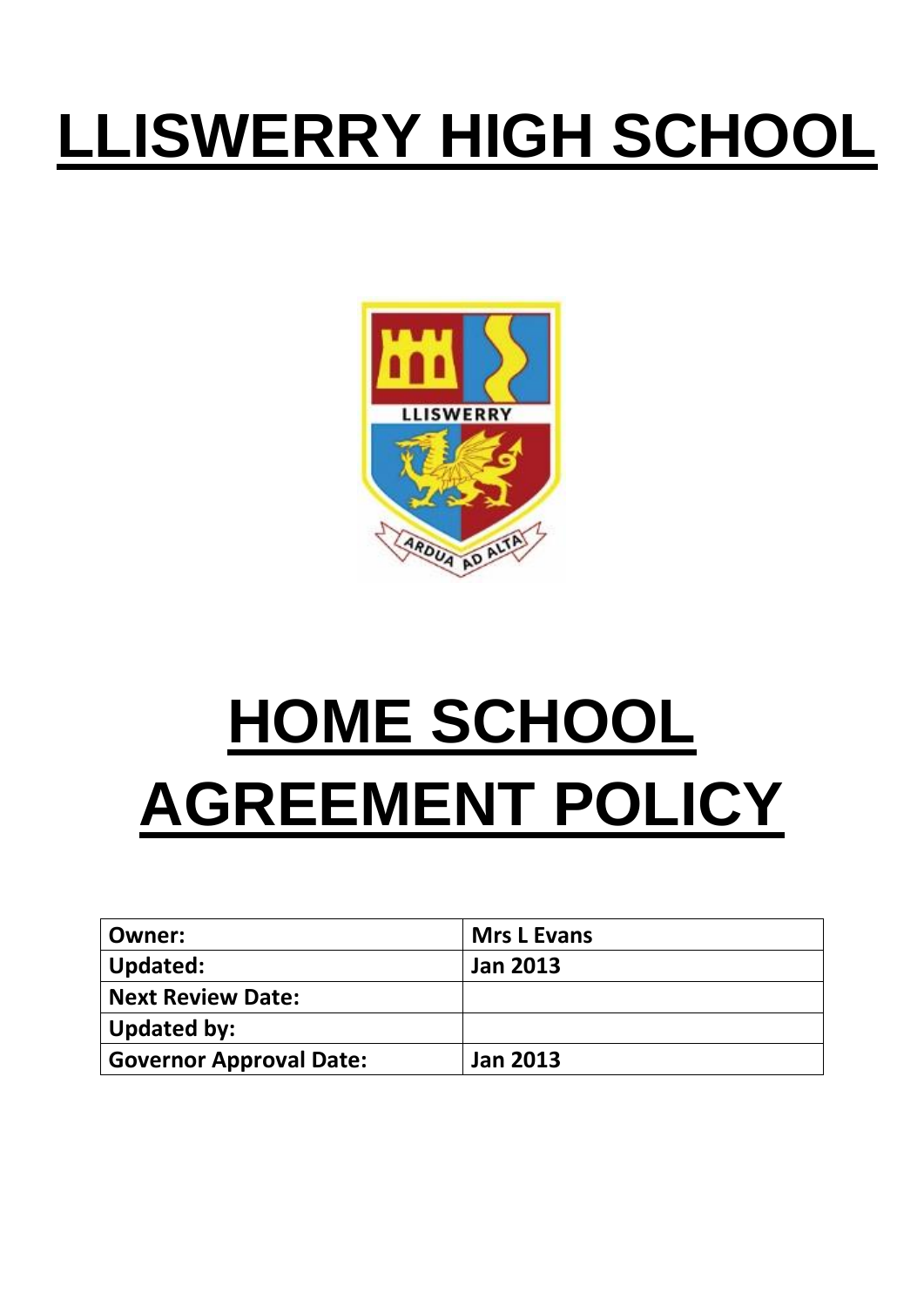## **LLISWERRY HIGH SCHOOL – LEARNING FOR LIFE HOME/SCHOOL AGREEMENT**



|                                   | As a school we shall try to:          | As a Parent or Carer I/we        | As a Pupil, I will try to:          |
|-----------------------------------|---------------------------------------|----------------------------------|-------------------------------------|
|                                   |                                       | shall try to:                    |                                     |
| <b>Attendance and punctuality</b> | Follow up unexplained                 | Make sure my child attends       | Attend school each day and on       |
|                                   | absences                              | school each day and on time      | time                                |
| We expect pupils to attend        |                                       |                                  |                                     |
| school every day unless too       | Work with parents and the             | Aim to take holidays in school   |                                     |
| unwell to do so                   | <b>Educational Welfare Service to</b> | holiday periods                  |                                     |
|                                   | improve a child's attendance          |                                  |                                     |
| We expect pupils to arrive at     |                                       |                                  |                                     |
| school and at lessons             | Reward good attendance                |                                  |                                     |
| punctually                        |                                       |                                  |                                     |
|                                   |                                       |                                  |                                     |
|                                   | Impose sanctions when                 |                                  |                                     |
|                                   | punctuality is an issue               |                                  |                                     |
|                                   |                                       |                                  |                                     |
| <b>Being Ready for School</b>     | Insist full school uniform is         | Provide a note to explain any    | Always wear the correct full school |
|                                   | worn each day by all pupils           | absence from school              | uniform                             |
| We expect pupils to arrive at     |                                       |                                  |                                     |
| school in full uniform and        | Ensure all pupils know what           | Make sure my child wears the     |                                     |
| bring with them the books,        | equipment they need                   | correct full school uniform each |                                     |
| equipment and games kit           |                                       | day                              |                                     |
| they need for learning each       |                                       |                                  |                                     |
| day                               |                                       | Make sure my child has the       |                                     |
|                                   |                                       | correct equipment for school to  |                                     |
|                                   |                                       | support his/her learning         |                                     |
|                                   |                                       |                                  |                                     |
| <b>School work and homework</b>   | Set high standards for your           | Take an interest in my child's   | Always do my best in every lesson   |
|                                   | child's education, set targets        | work                             |                                     |
| We expect all pupils to try       | for each pupil for all subjects       |                                  | Use my planner to record            |
| their best in every lesson        |                                       |                                  | homework                            |
| and on every piece of work        | Provide broad and balanced            | Encourage my child to do         |                                     |
| so that they give themselves      | curriculum for all                    | his/her best in all lessons      | Complete homework on time           |
| the best chance of success        |                                       |                                  |                                     |
| in school and in life             | Provide the best teaching that        | Encourage my child to record     |                                     |
|                                   | we can                                | and complete homework            |                                     |
|                                   |                                       |                                  |                                     |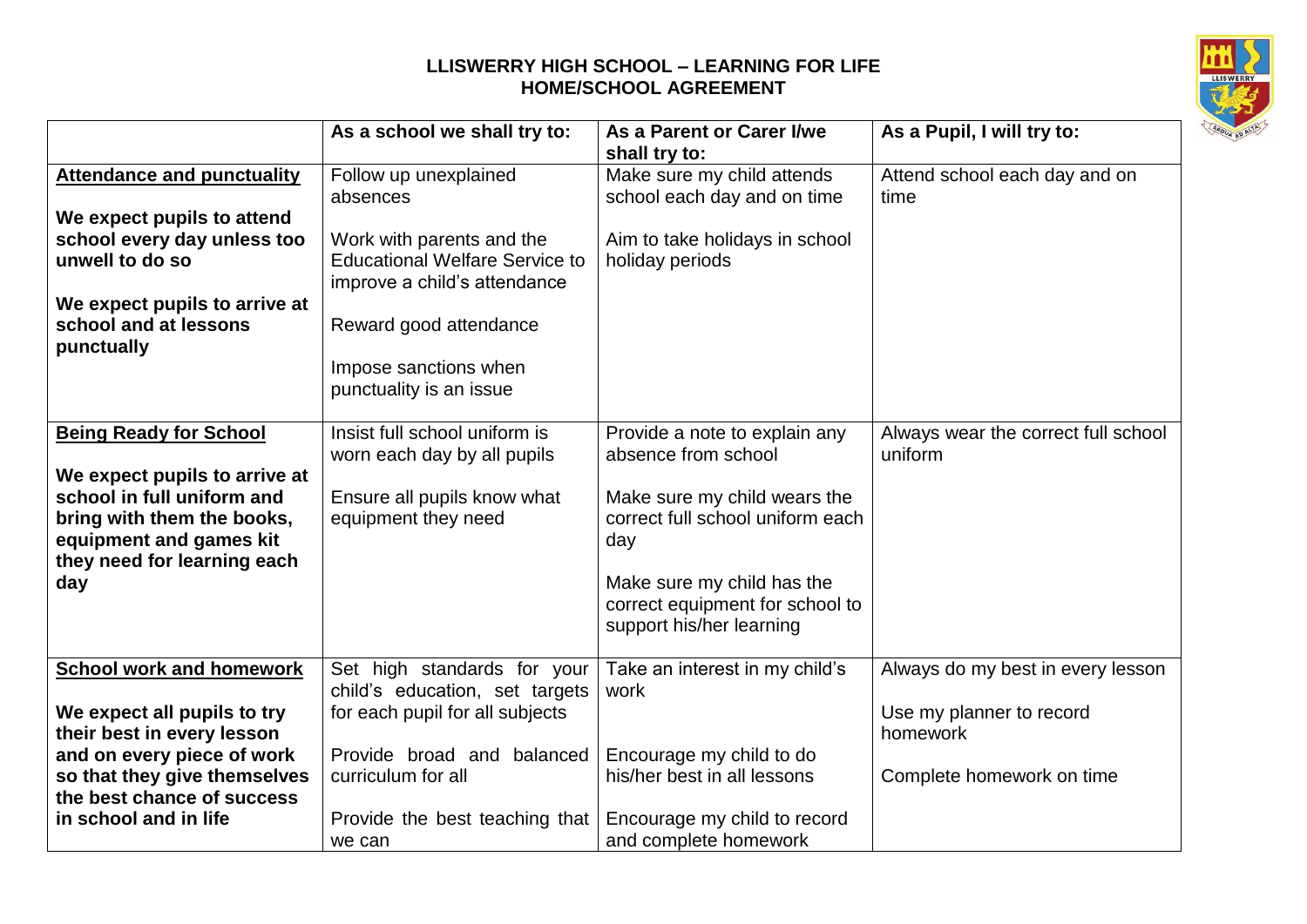|                                                                                                                                                                                                   | As a school we shall try to:                                                                                                                                                                                                                                                                                                                                                                                                                                                     | As a Parent or Carer I/we<br>shall try to:                                                                                                                                                                                                                                            | As a Pupil, I will try to:                                                                                                                                                                                                                                                                     |
|---------------------------------------------------------------------------------------------------------------------------------------------------------------------------------------------------|----------------------------------------------------------------------------------------------------------------------------------------------------------------------------------------------------------------------------------------------------------------------------------------------------------------------------------------------------------------------------------------------------------------------------------------------------------------------------------|---------------------------------------------------------------------------------------------------------------------------------------------------------------------------------------------------------------------------------------------------------------------------------------|------------------------------------------------------------------------------------------------------------------------------------------------------------------------------------------------------------------------------------------------------------------------------------------------|
|                                                                                                                                                                                                   | Ensure<br>work is<br>assessed<br>regularly and provide feedback<br>to pupils that helps them to<br>improve their work<br>Praise good work and effort<br>Provide a homework timetable<br>and set and mark homework<br>regularly. Provide a supervised<br>homework club                                                                                                                                                                                                            | Check my child's planner<br>Make the school aware of any<br>matters that may affect my<br>child's work                                                                                                                                                                                |                                                                                                                                                                                                                                                                                                |
| <b>Behaviour</b><br>We expect pupils to follow<br>our Behaviour for Learning<br>policy which is based on all<br>pupils having the right to<br>learn and all teachers having<br>the right to teach | Provide a safe and ordered<br>working environment<br>Reward good behaviour<br>Apply sanctions fairly<br>according to the Behaviour for<br>Learning policy<br>Aim to develop a sense of right<br>and wrong, respect for<br>authority, the importance of<br>honesty, the importance of<br>understanding and respecting<br>the beliefs and opinions of<br>others including those whose<br>religion and culture may be<br>different to their own, refrain<br>from any discrimination | Support the school's Behaviour<br>for Learning policy not only at<br>school but also on the way to<br>and from school<br>Encourage my child to have<br>high standards of behaviour at<br>all times<br>Make the school aware of any<br>matters that may affect my<br>child's behaviour | Follow the Behaviour for Learning<br>policy in school and on the way to and<br>from school<br>Work quietly and sensibly in every<br>class<br>Respect the school's staff, pupils and<br>local community<br>Respect the school buildings, school<br>property and the property of other<br>pupils |